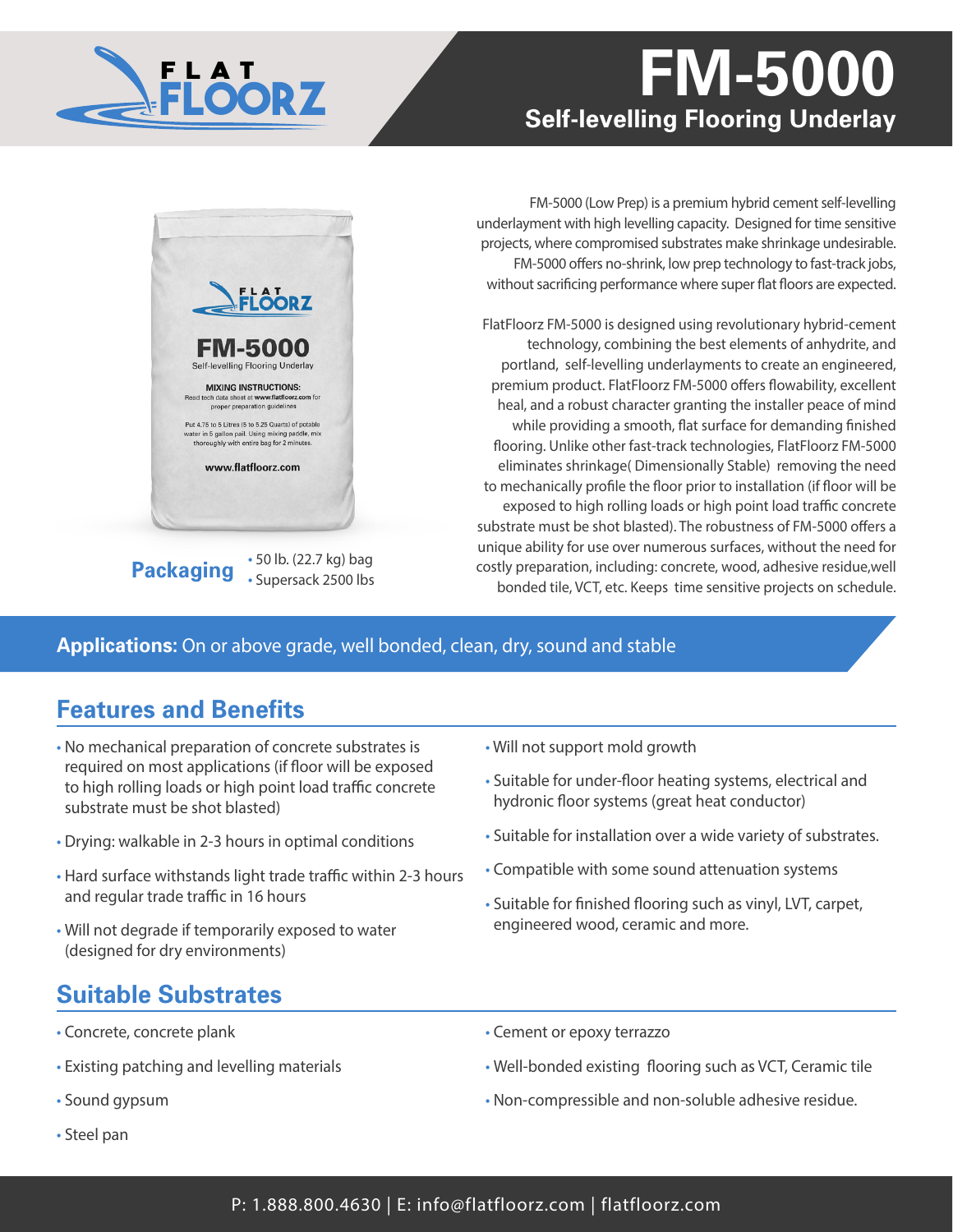

## **Characteristics and Specifications**

| Approx. 22 sq ft @ 1/4"                              |                                                                                        |                        |
|------------------------------------------------------|----------------------------------------------------------------------------------------|------------------------|
| Compressive (ASTM C109):                             | 24 hours                                                                               | 1200 psi / 8.3 MPa     |
|                                                      | 7 days                                                                                 | 2600 psi / 18 MPa      |
|                                                      | 28 days                                                                                | 4350 psi / 30 MPa      |
| <b>Placement Time:</b>                               | 20 min                                                                                 |                        |
| Time to foot traffic:                                | 180 mins                                                                               |                        |
| Time to flooring:                                    | Breathable 12 hrs per 1/4"                                                             |                        |
|                                                      | Non-breathable 16 hrs to first 1/4                                                     |                        |
|                                                      | and 16 hrs for each additional 1/4 temperature for application (material &<br>ambient) |                        |
| Yield:                                               | 22.7 kg (50 lbs)                                                                       | 0.47 cu ft             |
| Coverage:                                            | 22.7 kg (50 lbs)                                                                       | Approx. 22 sq ft @ 1/4 |
| Water per 22.7 kg (50 lbs) unit:                     | 4.75 litres to 5 litres (5 quarts to 5.25 quarts)                                      |                        |
| Temperature for application (material<br>& ambient): | Adjust temperature of material by use warm or cold water for mixing                    |                        |
| Flammability:                                        | 10 Celsius to 32 Celsius (50°F to 90°F)                                                |                        |
|                                                      | Flame Spread 0, Smoke Development 0                                                    |                        |
| Shelf life:                                          | 12 months when unopened & stored per instructions                                      |                        |

## **Leed Certifications**

*FM-5000 may contribute to LEED certification of projects as follows:*

- Indoor Environmental Quality EQ 4.2 Low Emitting Materials VOC content 0g/l (calculated)
- Materials & Resources Building Reuse Maintain MR 1.1, MR 1.2 Provides new, pristine subfloor
- MR 5.1, 5.2 Regional Manufactured Calgary, AB Regional Materials >50%

## **General Guidelines**

- For interior use only
- Install between 10 celsius and 32 Celsius (50°F 90°F)
- For installation in enclosed, climate controlled buildings
- Keep dry for 24 hours after installation
- Avoid exposure to regular trade traffic for 16-36 hours after

## **Application**

- Not for use as a permanent wear surface, or as a substrate for an epoxy coating wear surface.
- Installation must conform to applicable local, provincial and federal building codes.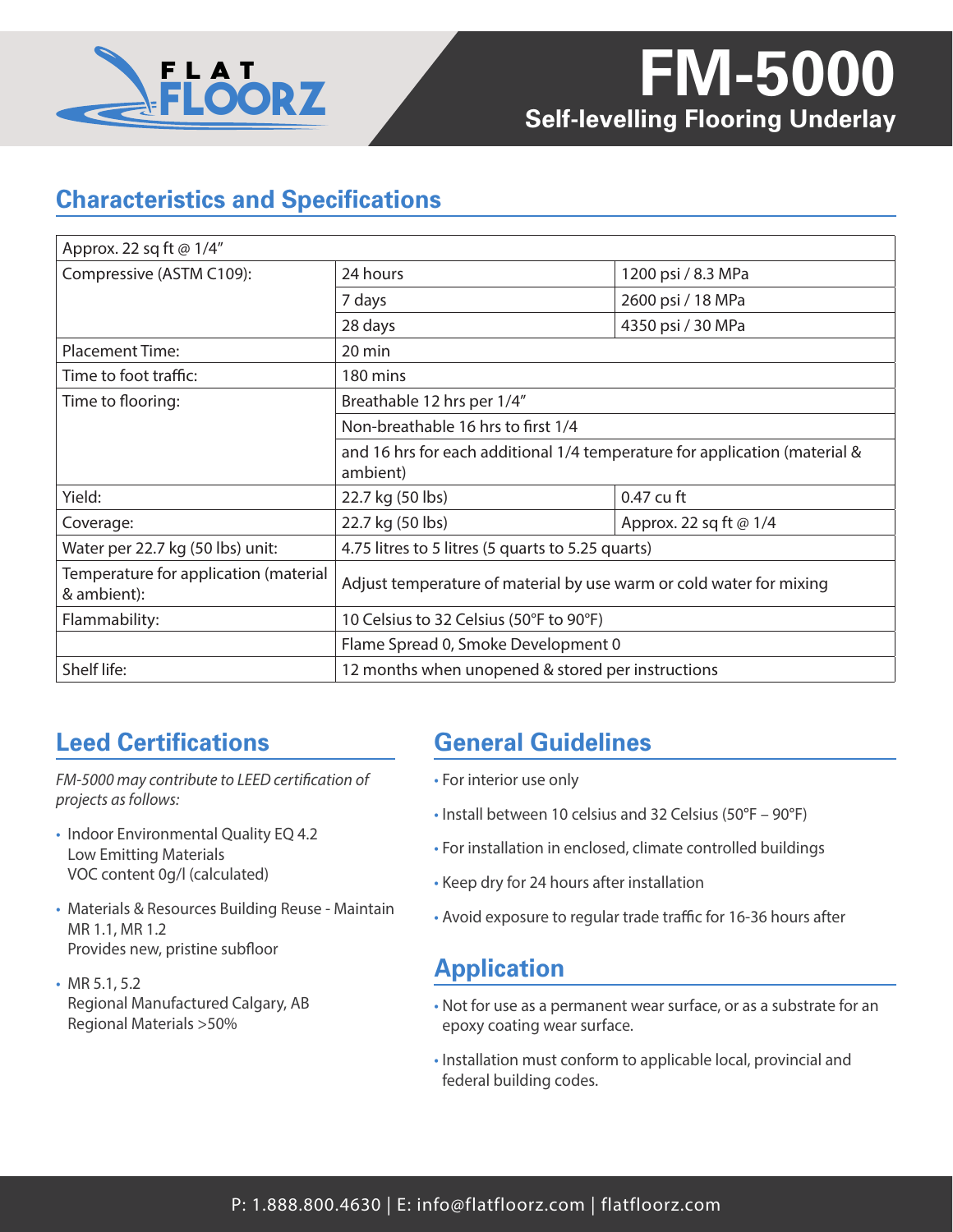

## *Self-levelling Flooring Underlay* **FM-5000**

### **Preparation and Application** *(For professional use only)*

#### **REFERENCES**

- ASTM F1869 Standard Test Method for Measuring Moisture Vapor Emission Rate of Concrete Sub oor Using Anhydrous Calcium Chloride
- ASTM F2170 Standard Test Method for Determining Relative Humidity in Concrete Floor Slabs Using in situ Probes
- ASTM F-710 Standard Practice for Preparing Concrete Floors to Receive Resilient Flooring
- ASTM C1708 Standard Test Methods for Self-levelling Mortars Containing Hydraulic Cements

Reference the floor covering and adhesive manufacturers documentation to verify suitability of FM-5000 as a subfloor for the flooring system (any adhesive used for concrete is generally suitable for FM-5000). Follow the directions of the flooring and adhesive manufacturer to determine the maximum allowable moisture content (RH) or transmission of the substrate. If the moisture content (ASTM F-2170) or moisture vapor transmission rate (ASTM F-1869) of the substrate exceeds the requirements of the flooring system, utilize moisture control prior to installation of the FM-5000.

Honor all moving joints. Complete crack and substrate repairs prior to installation. Consult an engineer for required joints and crack repairs prior to installation. Contact Technical Services for required surface preparation on installations that will be exposed to high rolling loads or high point loads (shot blast).

**Maintain a minimum of 10 Celsius during the pour and for 72 hours after the pour.** Acclimate the material to a minimum of 10 Celsius prior to mixing. To maximize flowability and working time, utilize cool water when temperatures exceed 30 Celsius.

For installation over hydronic heating systems utilize a minimum of 1.5" of material, with 3⁄4" of material above the hydronic system. FM-5000 is compatible with and accepts the direct application of, urethane, moisture cure and other typical floor covering adhesives (always test compatibility for guaranteed results).

FM-5000 can be applied in two lifts to a maximum depth of 3". Contact Technical Services for 2 lift application methodology.

### **SURFACE PREPARATION**

All Substrates must be sound, clean, dry and free of contaminants (oil, dirt, laitance etc.) that may interfere with adhesion. Areas of the floor that do not exhibit a tensile pull strength greater than 100 psi are not suitable and must be mechanically removed to a sound, stable base and subsequently repaired prior to application of FM-5000. Do not use solvents, acids, chemical adhesive removers to prepare the substrate. All bond breaking substances (cure residues, excess salts from silicates etc.) must be removed prior to priming. Completely vacuum all dust and debris from the substrate prior to priming with FlatFloorz Primer 1.

Gypsum substrates must exhibit a sound surface, be free from dust and surface weakness prior to application of the primer.

Non-soluble adhesives must be scraped to a well-bonded residue. Water-soluble adhesives must be removed mechanically to the substrate. Verify type of adhesive prior to mechanical removal to ensure adhesive containing asbestos is not introduced into the environment. Follow all local, Provincial and federal laws for removal and disposal of adhesive or flooring materials containing asbestos. FM-5000 is not for use as a suitable means to encapsulate residue of hazardous materials.

Wood floors must satisfy local building codes, utilize exterior grade plywood, suitable OSB or other resistant to water, and be free from deflection. The wood must be free of contaminants (oils, wax, dirt etc.) that could function as bond breaker prior to application of the primer. Wood floors that exhibit extreme deflection require the use of reinforcing lath, contact technical support for details.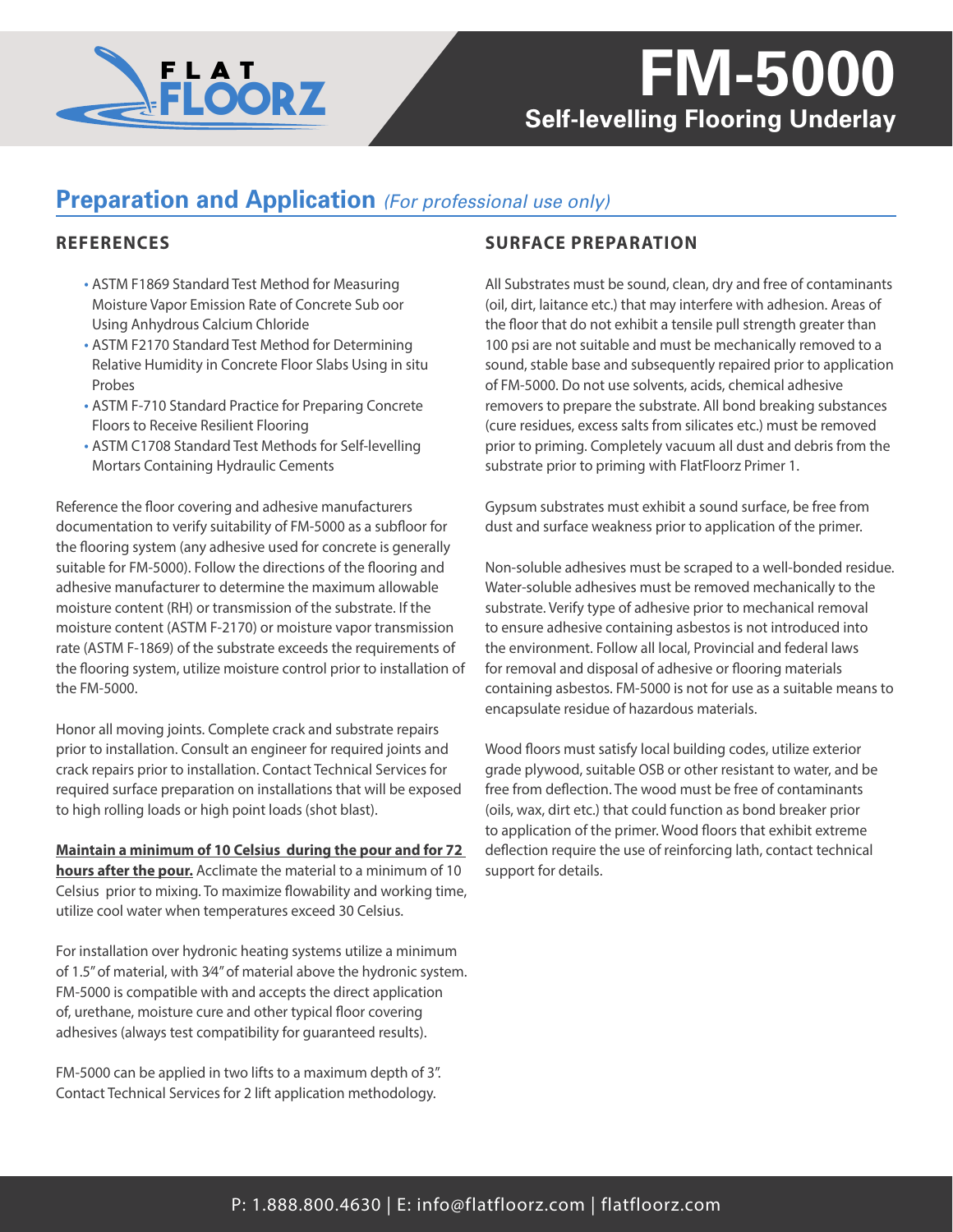

# *Self-levelling Flooring Underlay* **FM-5000**

## **Preparation and Application** *(For professional use only)*

#### **SUBSTRATE PRIMING**

Prime porous, absorbent substrates with PRIMER. Prime nonporous substrates (adhesive residue, epoxy terrazzo, ceramic tile etc) with ACRYLIC EMBOSSING ADDITIVE prior to application of FM-5000. Reference instructions on the respective data sheets.

Following priming and prior to material mixing and application, seal all voids around pipe or conduit intrusion (plumbing and electrical penetrations), walls and otherwise with rapid setting patch or foam insulation. FM-5000 is very flowable and will flow through any open voids and (end up on car hood in parkade below or worse). FM-5000 has tremendous bonding properties, place tape or bond breaker on vertical surfaces that will contact the FM-5000. Provide a barrier between FM-5000 and metallic construction (e.g. heating pipes), which can lead to corrosion.

When applying FM-5000 on Wood substrates, a reinforcing lath may be required depending on the deflection on the substrate.

Shut HVAC units off for installation and first 16-24 hours of material cure. Maintain air circulation to assist in drying, however avoid direct air flow across the surface of the material for 16-24 hours. Avoid direct exposure to direct sun or wind during the application.

#### **MIXING**

#### Water:

levelling: 4.75 to 5 litres (5 to 5.25 quarts) per 22.7 kg (50lbs) unit Mix Time: 2.5 minutes with 850 – 1200 rpm drill or through pump.

Over watering and/or under mixing (failing to generate adequate shear) will result in lower ultimate compressive strengths. For applications beyond 3/4" utilize the lower water range. Segregation of sand during placement indicates over watering.

Add designated clean, potable water to a clean mixing barrel, add the powder and mix at the designated speed for 2.5 minutes. Ensure all material is homogenous, and no dry lumps or unmixed material is at the bottom of the mix. During mixing, keep the paddle below the surface of the material to reduce introduction of excess air into the mix. Once mixed, pour onto the substrate immediately to maximize material flow and placement time.

#### **PUMPING**

FM-5000 may be mixed and/or pumped with most standard batch or inline mixing/pumping equipment. Contact FlatFloorz technical services for pump questions.

#### **APPLICATION**

Immediately after mixing is complete pour the mix on the substrate, rake to the required depth and smooth using appropriate tools (smoother or porcupine roller). When placing mixed material, maintain a wet edge, always pouring back into the leading edge of the previous placement.

#### **Drying Time**

Do not used forced air to assist in drying FM-5000, but do provide for adequate ventilation and circulation of air. FM-5000 generally hardens to accept light foot traffic 2-2.5 hours after placement. Avoid construction traffic for a minimum of 16 -26 hours (temperature dependent).

FM-5000 is self-drying, do not wet cure or use curing or sealing compounds. To facilitate drying, ensure rooms where FM-5000 is installed have air circulation. Do not introduce heavy air flow to the surface of FM-5000. Overhead fans, forced air heating or air conditioning, in floor heating, hydronic heating should be turned off until after 16-24 hours of drying. Temperature, humidity and air flow will impact drying time. The use of a moisture meter is recommended to verify readiness for flooring. Multiple areas should be surveyed to ensure dryness throughout. Use of a Delmhorst G-79 and a reading of 5% moisture content or lower, or a GE® Protimeter moisture meter such as the Surveymaster or Aquant. In the RF (Radio Frequency) mode a ready of 180 or lower indicates suitable dryness for any floor covering.